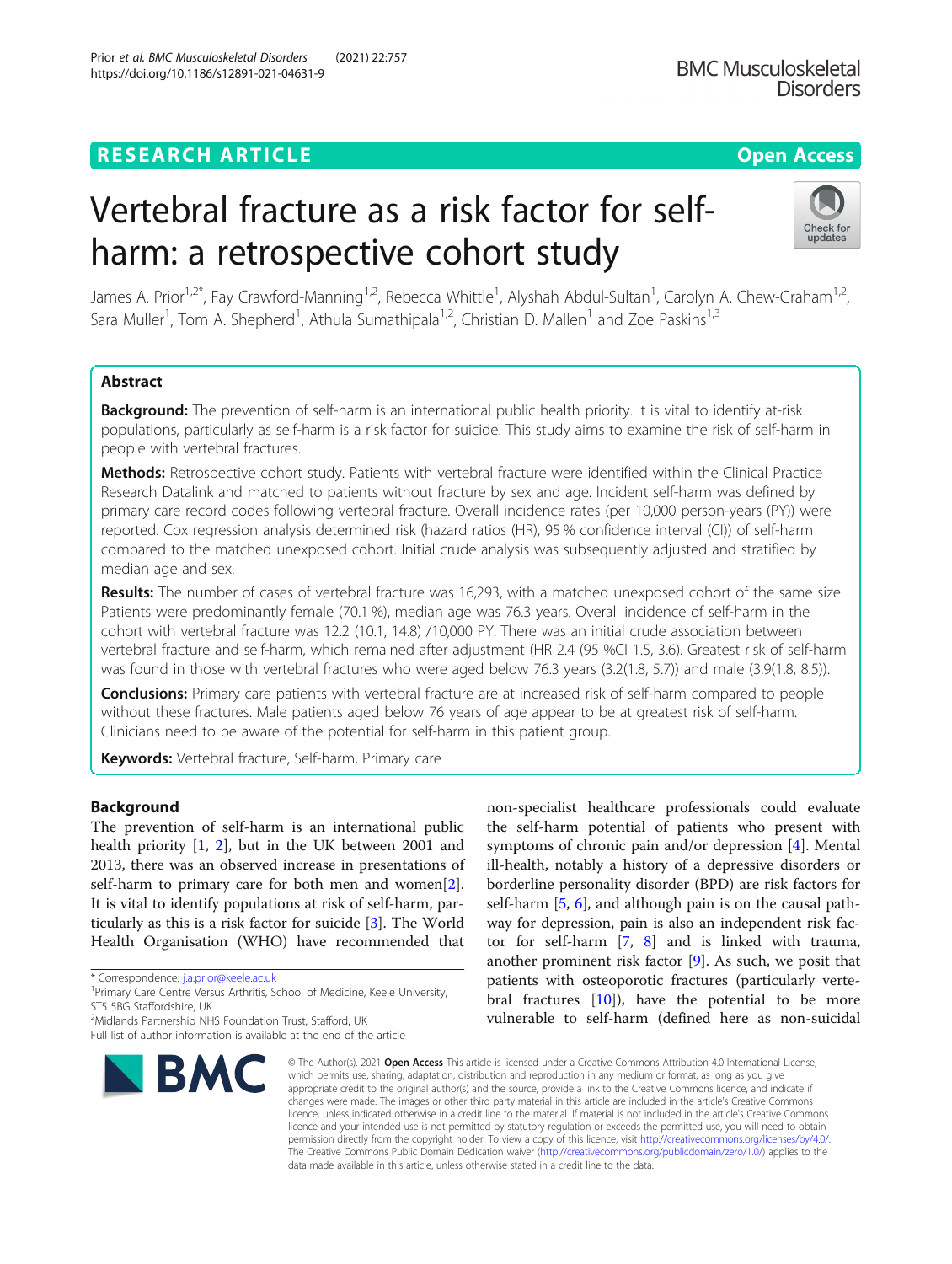self-harm) due to experiencing many of the same risk factors as patients who self-harm.

Vertebral fractures may result in physical impairments, such as kyphosis and height loss, and have also been linked with psychological sequelae including anxiety [[11](#page-5-0)] and depression  $[12]$  $[12]$  As many as 20% of the elderly population are affected by vertebral fractures. This fracture type has a well-documented association with reduced quality of life and increased disability [\[13](#page-5-0), [14](#page-5-0)], both of which have been reported as motivators for self-harm in older adult [\[15](#page-5-0)]. Furthermore, osteoporosis shares several risk factors with depression, such as smoking, drinking and immobility [\[16\]](#page-5-0). Vertebral fractures have also been associated with suicide [\[17,](#page-5-0) [18](#page-5-0)]. Therefore, we hypothesise that the burden presented by such risk factors, either individually or synergistically, in patients with vertebral fracture would increase the risk of subsequent self-harm.

We have recently reported increased risk of self-harm in people with fibromyalgia, rheumatoid arthritis, and osteoarthritis [[19\]](#page-5-0), and similarly, the risk of self-harm has previously been examined in osteoporosis and back pain. Using CPRD data, Webb et al., found increased risk of self-harm in females, but not males, with osteoporosis, and in both genders with back pain [\[7](#page-5-0)]. They did not however, look at the vertebral fracture population, meaning that risk of self-harm in people with vertebral fractures is still unknown. Our aim was to examine the risk of self-harm in patients with vertebral fractures in a primary care population and to examine the role of age and gender on such risk.

#### Methods

#### Study design

Using the Clinical Practice Research Datalink (CPRD), we undertook a matched retrospective cohort study using anonymised Read-coded (clinical coding system used in UK primary care) patient data [[19\]](#page-5-0). CPRD is a database of primary care records covering around 7 % of the UK population. This coded consultation and prescription data is representative of the UK population, in relation to sex, age and ethnicity [\[20\]](#page-5-0).

#### Study Population

We identified patients aged  $\geq 18$  years with vertebral fracture between 1st January 1990 and 31st December 2016. Sample identified was achieved by specific Read codes, based on and refined from an internal code list repository [\(www.keele.ac.uk/mrr](https://www.keele.ac.uk/mrr)). An index date was assigned to each patient corresponding to the date of their diagnosis.

A matched unexposed cohort was constructed as a comparison, this included primary care patients without a previous coded diagnosis of vertebral fracture. No

exclusions were made based on the presence of other chronic diseases, including osteoporosis. Cases were grouped by gender and 10-year age range and then frequency matched to unexposed patients. Each control was assigned a pseudo-index date, generated at random from between their 18th birthday and study end date. All individuals were subsequently examined for a Read code which identified self-harm. The codes used were based on both the Read code list used in previous CPRD research[[2\]](#page-5-0) and a review (by clinical members of the research team) of all self-harm Read codes available for selection within primary care electronic health records (Code list available at [www.keele.ac.uk/mrr](http://www.keele.ac.uk/mrr) upon request). Our self-harm definition was based on the presence of any relevant non-suicidal self-harm code and did not specify method of self-harm, all suicide related codes were removed. Patients were excluded if their self-harm code occurred prior to their index date. Incidence was based only on the first self-harm code reported post vertebral fracture.

#### Statistical Analysis

Descriptive statistics were used to characterise the vertebral fracture cohort, including age, gender, practice-level deprivation (the socio-economic status of households in a defined geographical area where the practice is located), previous diagnosis for anxiety and/or depression, BMI, smoking status (never/exsmoker or current) and alcohol consumption (1–9 or  $\geq$  10 drinks per week) and (the latter three defined by the closest value recorded before the index date). The incidence rate of self-harm per 10,000 person-years (PY) was determined for vertebral fracture from 01/ 01/1990 to 31/12/2016. Patients contributed data after the latest of three events: (1) the study start date, (2) the date they registered at a participating practice, plus 6 months or (3)the 'up-to-standard' date (the practice reached internal quality standards.

Cox proportional-hazards regression analysis was used for the time-period of 1990 to 2016. Crude hazard ratios (HR) were reported with 95 % confidence intervals (CIs) to examine the association between the presence of vertebral fracture and subsequent incidence of self-harm compared to the matched unexposed cohort. Adjusted analysis was then undertaken, accounting for age, gender, smoking status, alcohol consumption, BMI, practice-level deprivation and, anxiety and depression. Cases with missing data for BMI, smoking status and alcohol consumption were included within analysis using a missing category approach to avoid making the assumption they were missing at random, which is unlikely to be the case. This approach provides transparency of data and our analytical approach. Imputation was not considered sensible in this case, because data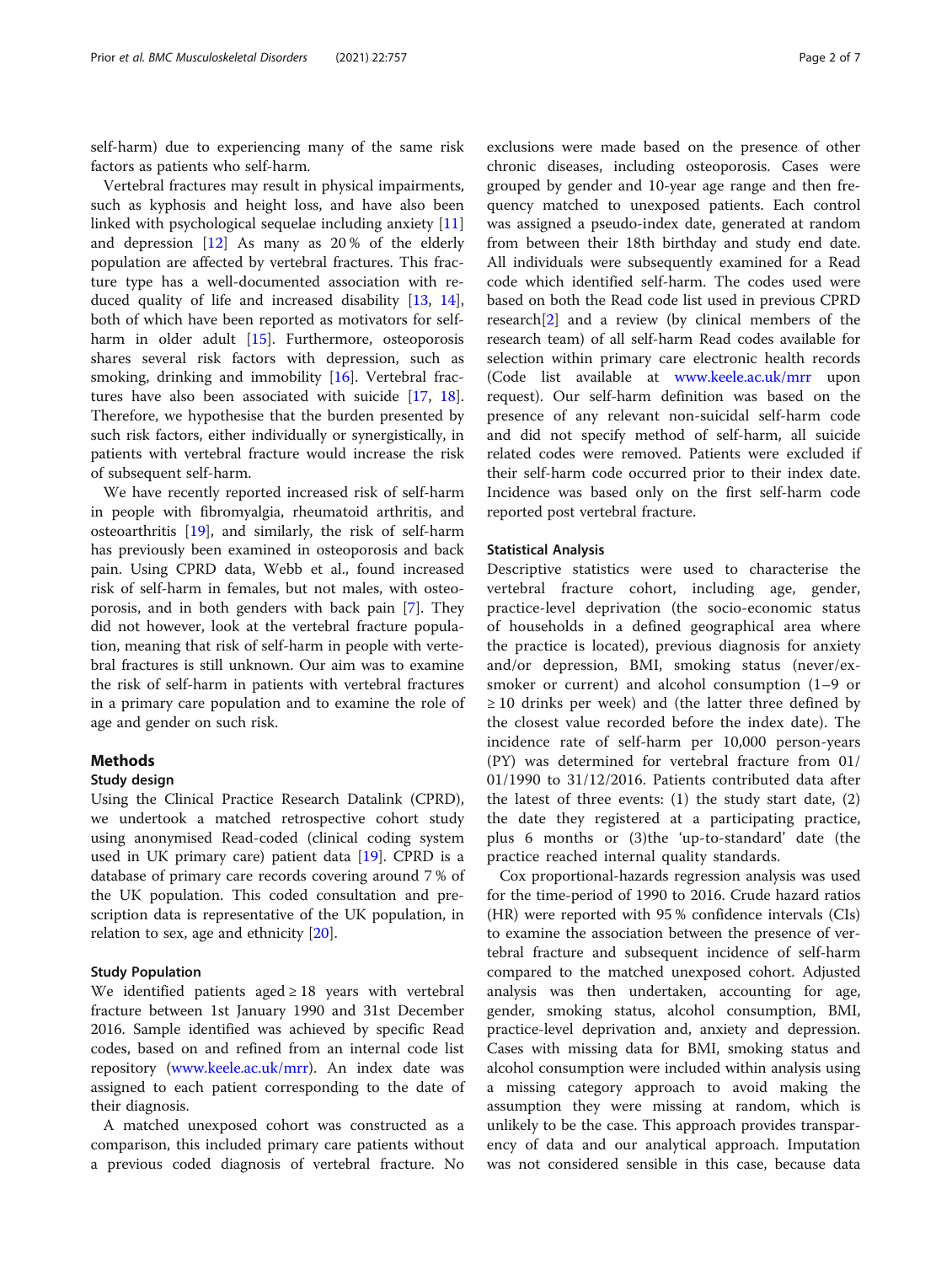were unlikely to be missing at random [[21\]](#page-5-0). Schoenfeld's residuals were examined to determine the proportionality of hazards for each model. Where variables showed evidence of non-proportionality, they were included as time varying covariates. Further analyses were conducted, stratifying by median age of the exposed cohort and gender. We defined our dichotomized age subgroups as those patients < 76.3 years or  $\geq$  76.3 years. Data were analyzed with Stata software (version 15.1, StataCorp, College Station, TX, USA).

This study is based in part on data from the CPRD, obtained under license from the UK Medicines and Healthcare products Regulatory Agency (MHRA). The data is from patients who have provided informed consent and collected by the NHS as part of their care and support. This study was approved by the CPRD Independent Scientific Advisory Committee (reference number 18\_018R3) prior to release of requested data and has adhered to their guidelines.

# Results

## Sample characteristics

The number of cases of vertebral fracture was 16,293, with a matched unexposed cohort of the same size. The mean age in the exposed cohort was 74.8 (similar in the unexposed cohorts) and the majority of patients were female (70.1 %) and. The prevalence of anxiety and depression in the exposed cohort was approximately double that seen in the unexposed (Table 1).

#### Incidence and risk of self-harm in Vertebral fractures

Overall incidence of self-harm in the cohort with vertebral fractures was 12.2 (95 %CI 10.1, 14.8) per 10,000 PY. When stratified by age, the incidence was 13.4 (95 %CI 10.4,17.1) in those < 76.3 years and 10.8 (95 %CI 8.0, 14.7) in those  $\geq$  76.3 years. When stratified for gender, incidence was 17.7 (95 %CI 12.6, 23.2) and 10.3 (95 %CI 8.1, 13.2) for males and females respectively (Table [2\)](#page-3-0).

| <b>Table. 1</b> Characteristic of patients with vertebral fracture and their matched cohorts (1990–2016) |  |
|----------------------------------------------------------------------------------------------------------|--|
|----------------------------------------------------------------------------------------------------------|--|

| Factor                           | Exposed $(\%)(n = 16,293)$ | Unexposed $% (n = 16,293)$ | p-value |  |
|----------------------------------|----------------------------|----------------------------|---------|--|
| Mean age at index (SD)           | 74.84 (10.7)               | 74.31 (11.2)               | < 0.001 |  |
| Females                          | 11,549 (70.1)              | 11,549 (70.1)              | 1.000   |  |
| Median years follow-up (IQR)     | $4.1$ $(2.3, 7.1)$         | $4.8$ (2.5. 8.7)           | < 0.001 |  |
| Deprivation status               |                            |                            |         |  |
| Q1 (Least deprived)              | 3763 (23.1)                | 3059 (18.8)                | < 0.001 |  |
| Q2                               | 2911 (17.9))               | 2786 (17.1)                |         |  |
| Q <sub>3</sub>                   | 2947 (18.1)                | 3335 (20.5)                |         |  |
| Q4                               | 3284 (20.1)                | 3603 (22.1)                |         |  |
| Q5 (Most deprived)               | 3388 (20.8)                | 3510 (21.5)                |         |  |
| BMI ( $kg/m2$ )                  |                            |                            |         |  |
| Underweight $(< 18.5)$           | 590 (3.6)                  | 136(0.8)                   | < 0.001 |  |
| Healthy weight (< 18.5-24.9)     | 6036 (37.1)                | 2136 (13.1)                |         |  |
| Overweight (25.0-29.9)           | 4955 (30.4)                | 2213 (13.6)                |         |  |
| Obese (> 30.0)                   | 2467 (15.1)                | 1267 (7.8)                 |         |  |
| Missing                          | 2245 (13.8)                | 10,541 (64.7)              |         |  |
| Smoking                          |                            |                            |         |  |
| Never/Ex smoked                  | 5656 (34.7)                | 12,908 (79.2)              | < 0.001 |  |
| Current smoker                   | 962(5.9)                   | 2373 (14.6)                |         |  |
| Missing                          | 9675 (59.4)                | 1012(6.2)                  |         |  |
| Alcohol consumption              |                            |                            |         |  |
| Never/Ex-drinker                 | 1719 (10.6)                | 3881 (23.8)                | < 0.001 |  |
| Current 1-9 drinks per week      | 3387 (20.8)                | 7879 (48.4)                |         |  |
| Current $>$ = 10 drinks per week | 663 (4.1)                  | 2240 (13.7)                |         |  |
| Missing                          | 10,524 (64.6)              | 2293 (14.1)                |         |  |
| Anxiety                          | 3350 (20.6)                | 1690 (10.4)                | < 0.001 |  |
| Depression                       | 4505 (27.7)                | 2330 (14.3)                | < 0.001 |  |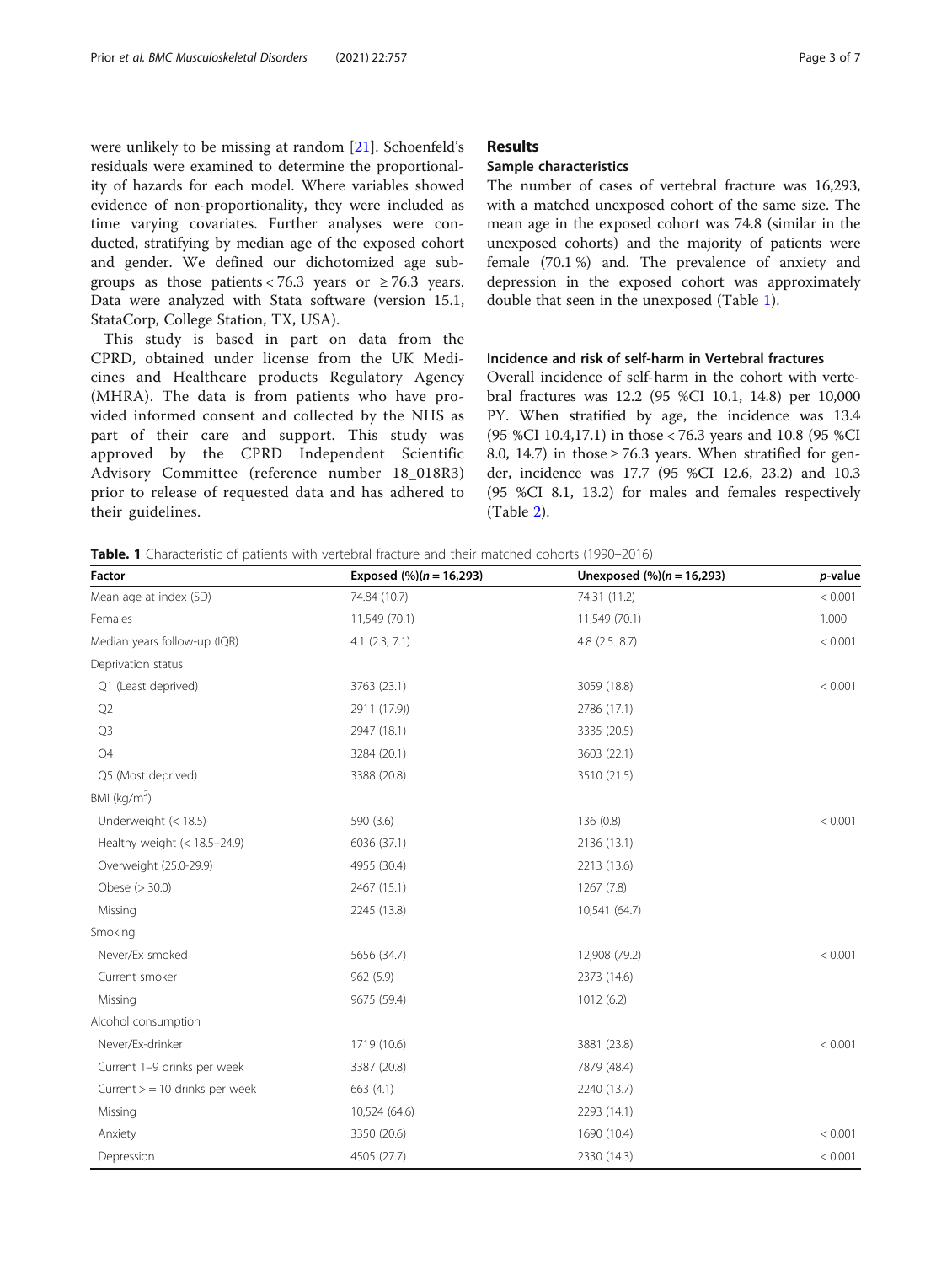|                    | Exposed |                                     | Non-exposed |                                     | Hazard ratios (95 % CI) |                       |
|--------------------|---------|-------------------------------------|-------------|-------------------------------------|-------------------------|-----------------------|
| Vertebral fracture | n       | Incidence rate, per10,000 (95 % CI) | n           | Incidence rate, per10,000 (95 % CI) | Crude                   | Adjusted <sup>a</sup> |
| Total              | 104     | 12.2 (10.1, 14.8)                   | 51          | $5.1$ $(3.9, 6.7)$                  | 2.3(1.7,3.3)            | 2.4(1.5, 3.6)         |
| Age                |         |                                     |             |                                     |                         |                       |
| < 76.3             | 63      | 13.4 (10.4, 17.1)                   | 25          | 4.3(2.9, 6.4)                       | 3.1(1.9, 4.8)           | 3.2(1.8, 5.7)         |
| $\approx$ 76.3     | 41      | 10.8 (8.0, 14.7)                    | 26          | $6.1$ $(4.2, 9.0)$                  | 1.7(1.0, 2.7)           | 1.7(0.9, 3.3)         |
| Gender             |         |                                     |             |                                     |                         |                       |
| Male               | 41      | 17.1 (12.6, 23.2)                   | 12          | $4.2$ $(2.4, 7.3)$                  | 4.0(2.1, 7.7)           | 3.9(1.8, 8.5)         |
| Female             | 63      | $10.3$ $(8.1, 13.2)$                | 39          | 5.4(4.0, 7.5)                       | 1.8(1.2, 2.7)           | 1.9(1.1, 3.2)         |

<span id="page-3-0"></span>Table. 2 Risk of self-harm associated with vertebral fracture

adjusted for age, BMI, smoking status, alcohol consumption, anxiety, depression and practice-level deprivation. Bold = statistically significant ( $p < 0.05$ )

When associations were examined, there was a significant crude association between vertebral fracture (HR 2.3 (95 %CI 1.7, 3.3)) and subsequent self-harm compared to having no recorded vertebral fracture. This association was retained after adjustment (HR 2.4 (95 %CI 1.5, 3.6) (Table 2). After stratifying at the median age, we found there to be a marked difference between the crude risk of self-harm across the  $< 76.3$  and  $\geq 76.3$  years strata for the vertebral fractures cohort (HR 3.1 (95 %CI 1.9, 4.8) and HR 1.7 (95 %CI 1.0, 2.7) respectively). This difference in risk of self-harm between the age strata became greater after adjustment and a significant association was only retained for those younger than 76 years (< 76.3 years: HR 3.1 (95 %CI 1.9, 4.8), ≥ 76.3 years: (HR 1.7 (95 %CI 0.9,3.3)).

Crude analysis found males with vertebral fractures to be almost four times more likely to self-harm compared to those without a previous vertebral fractures (HR 4.0 (95 %CI 2.1, 7.7)) and females to be almost two times as likely to self-harm (HR 1.8 (95 %CI 1.2, 2.7)). These significant associations were altered little by adjustment, (Males: HR 3.9 (95 %CI 1.8, 8.5); Females HR 1.9 (95 %CI 1.1, 3.2)) and remained statistically significant (Table 2).

#### **Discussion**

Although the absolute incidence of self-harm was low, we found that primary care patients with vertebral fractures are at increased risk of self-harm compared to matched patients without fractures. Age and gender were also found to be effect modifiers, with patients aged below < 76 years and male strata showing an increased risk of self-harm in those with vertebral fractures.

Overall, in this study, male patients with vertebral fractures showed the greatest risk of self-harm with a 4-fold increase compared to an age matched unexposed cohort. This contrasts with the trend for higher rates of selfharm seen in females in the general population, and the previous study using CPRD which examined risk of selfharm in osteoporosis [[2](#page-5-0), [7\]](#page-5-0). This may be explained by differences in the experiences and perceptions of males with vertebral fractures, or in clinical risk factors. Males who display low bone density, and increased fracture risk, often have an underlying cause such as medication use (steroids), hormone related conditions such as hypogonadism or lifestyle behaviours, such as smoking [[22](#page-5-0)–[24](#page-5-0)]. The presence of multimorbidity is associated with higher instances of self-harm and mental illness diagnosis, whilst behavioral factors such as smoking are risk factors for depression in and of themselves [\[25,](#page-5-0) [26](#page-5-0)]. Further, conditions such as hypogonadism which can increase fracture risk are linked themselves, with mental ill-health in men [[27](#page-5-0)]. In a study exploring males experience of having osteoporotic vertebral fractures, osteoporosis was perceived as an old women's disease [\[28\]](#page-5-0). A gendered societal view of fractures relating to osteoporosis/low bone mineral density (BMD) can cause a threat to masculinity, leading to avoidance of seeking help or consulting healthcare practitioners [\[28](#page-5-0)–[30\]](#page-5-0), disbelief and difficulty discussing with others. This relates to research on males with chronic pain who reported that they avoided seeking health care, and expectations of being 'stronger' or more 'able to cope' were prevalent in those who self-harmed [\[31\]](#page-5-0). Furthermore, men can experience delayed diagnosis and treatment when it comes to osteoporosis, due to health care professional knowledge and gender differences in licensing of anti-osteoporotic medications [[32](#page-5-0)] with males finding this "depressing" and "frustrating" [[28\]](#page-5-0).

Age contributed to the risk of self-harm, as those under the age of 76 with vertebral fractures were found to be three times more likely to self-harm as those in the matched population. Webb et al., similarly reported significant odds ratios in those < 60 years with osteoporosis, as well as for cancer, coronary heart disease, stroke, and COPD [[7\]](#page-5-0). Though not explaining the identified association between vertebral fracture and self-harm, several examined covariates (i.e. anxiety and depression) were significantly associated with self-harm. However, there remain other factors which may play a role. Vertebral fractures are known to cause pain which is a risk factor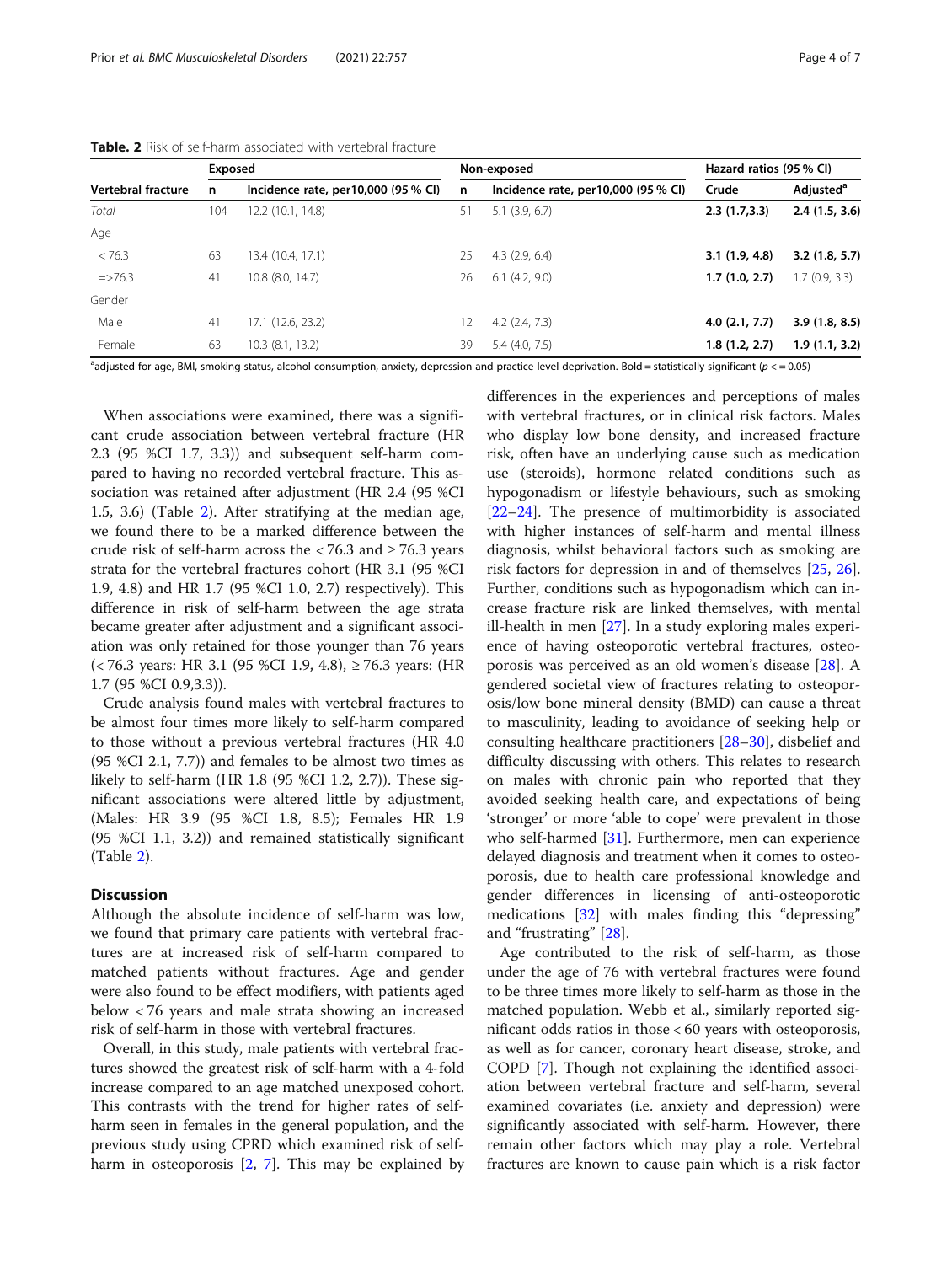in and of itself for self-harm [[8\]](#page-5-0), as is use of some pain medications, and vertebral fractures have been linked with other factors which may mediate the risk, including decreases in health-related quality of life, loss of independence, low self-esteem and social problems [\[33](#page-5-0)–[35\]](#page-5-0).

#### Strengths and limitations

This is the first study to examine vertebral fracture as a risk factor for incident self-harm. Our use of a large UK primary care dataset has allowed us to examine the incidence of self-harm as well as examine the role of age and gender. The accuracy of vertebral fracture codes has previously been validated [[35\]](#page-5-0) and our analysis also takes account of clinically recorded depression, a key risk factor for self-harm.

Several limitations to our work do need to be considered. First, our methods do not facilitate the identification of people with uncoded vertebral fractures. Vertebral fractures are often asymptomatic or undiagnosed and do not come to clinical attention [\[36](#page-5-0)], with one study reporting 80 % of women with vertebral fracture being undiagnosed post radiographic investigation. Although the majority of vertebral fractures are likely to be a result of low trauma in this age group, the degree of trauma is not recorded. We have also not addressed the question of risk of self-harm in people with osteoporosis and/or other types of fragility fracture; osteoporosis is known to be poorly coded in CPRD with < 30 % of those receiving osteoporosis medication having an osteoporotic code [[37](#page-6-0)] and we hypothesized that of all the fragility fractures, vertebral fractures were more likely to be associated with chronic pain and therefore self-harm risk. We were not able to examine mechanisms in this study; for example, pain is likely to be a key contributory factor in the risk of self-harm [\[32](#page-5-0)]; however, it could not be determined from consultation record data. Furthermore, it remains unclear to what extent use of medications and treatments influence the risk of self-harm. Our original intention within this analysis had also been to examine year-on-year incidence and breakdown the age strata as well, as the used strata form wide age groups, but numbers were too small for such analysis. We also found large proportions of missing data for BMI, smoking and alcohol consumption within the CPRD dataset, particularly in the unexposed patients. As such data is not "missing at random", we were unable to impute these missing values. However, we included missing data as a separate category in our models and reported the extent of missing data in descriptive tables to ensure transparency. Finally, though our adjustment for anxiety and depression would have captured the largest proportion of mental health conditions, there remain conditions we were unable to adjusted for. Importantly this includes BPD, which can be

underreported in non-specialist settings [\[38\]](#page-6-0) and therefore the small sample which reported self-harm meant identifying any related codes within this primary care dataset would be unlikely.

#### **Conclusions**

Although the absolute incidence is low, people with vertebral fractures have increased risk of self-harm compared to matched unexposed patients. Both age and gender are strong effect modifiers, with males aged below 76 years being at increased risk. Further work is needed to explore the mechanisms of this association and develop appropriate interventions. In the meantime, healthcare professionals need to be vigilant, explore mood, assess risk, and offer appropriate support, management and referrals and signposting especially to younger people and males with vertebral fractures.

#### Abbreviations

CPRD: Clinical Practice Research Datalink; BMI: Body Mass Index; PY: Person Years; HR: Hazard Ratio; CI: Confidence Interval; BMD: Bone Mineral Density; COPD: Chronic Obstructive Pulmonary Disease

#### Acknowledgements

Not applicable.

#### Authors' contributions

JAP developed the initial project idea, the acquisition of funding, over-saw study design and analysis. ZP contributed to initial study idea, was a funding co-applicant and involved in overall study design. RW was a funding coapplicant, curated the data and conducted analysis. AAS was a funding coapplicant and supported RW in data curation. CCG was contributed to development of study idea, and acquisition of funding. SM & RB provided support to JAP in undertaking data analysis. TS and AS were co-applicants in the funding application and CDM was involved in development of project idea, the funding application and overall study design. FCM contributed to the interpretation of the data and manuscript development. All authors were involved in manuscript writing, have read, and approved the final version.

#### Funding

This study was funded by the National Institute for Health Research (NIHR) School for Primary Care Research (Funding Round 13, Grant Reference 349) and supported by the National Institute for Health Research (NIHR) Applied Research Centre (ARC) West Midlands. The views expressed are those of the author(s) and not necessarily those of the NIHR or the Department of Health and Social Care.

CDM is funded by the NIHR Applied Research Collaboration (ARC) West Midlands, the NIHR School for Primary Care Research and a NIHR Research Professorship in General Practice (NIHR-RP-2014-04-026). ZP is funded by the NIHR [Clinician Scientist Award (CS-2018-18-ST2-010)/NIHR Academy]. FCM is part funded by the NIHR Clinical Research Network Scholar Programme. CCG is part funded by NIHR ARC West Midlands. SM is funded by the NIHR Applied Research Collaboration (ARC) West Midlands. The study sponsors had no role in study design; in the collection, analysis, and interpretation of data; in the writing of the report; and in the decision to submit the paper for publication.

The views expressed are those of the author(s) and not necessarily those of the NHS, the NIHR, or the Department of Health & Social Care.

#### Availability of data and materials

This study is based in part on data from the Clinical Practice Research Datalink obtained under license from the UK Medicines and Healthcare products Regulatory Agency. The data is provided by patients and collected by the NHS as part of their care and support. The interpretation and conclusions contained in this study are those of the author/s alone.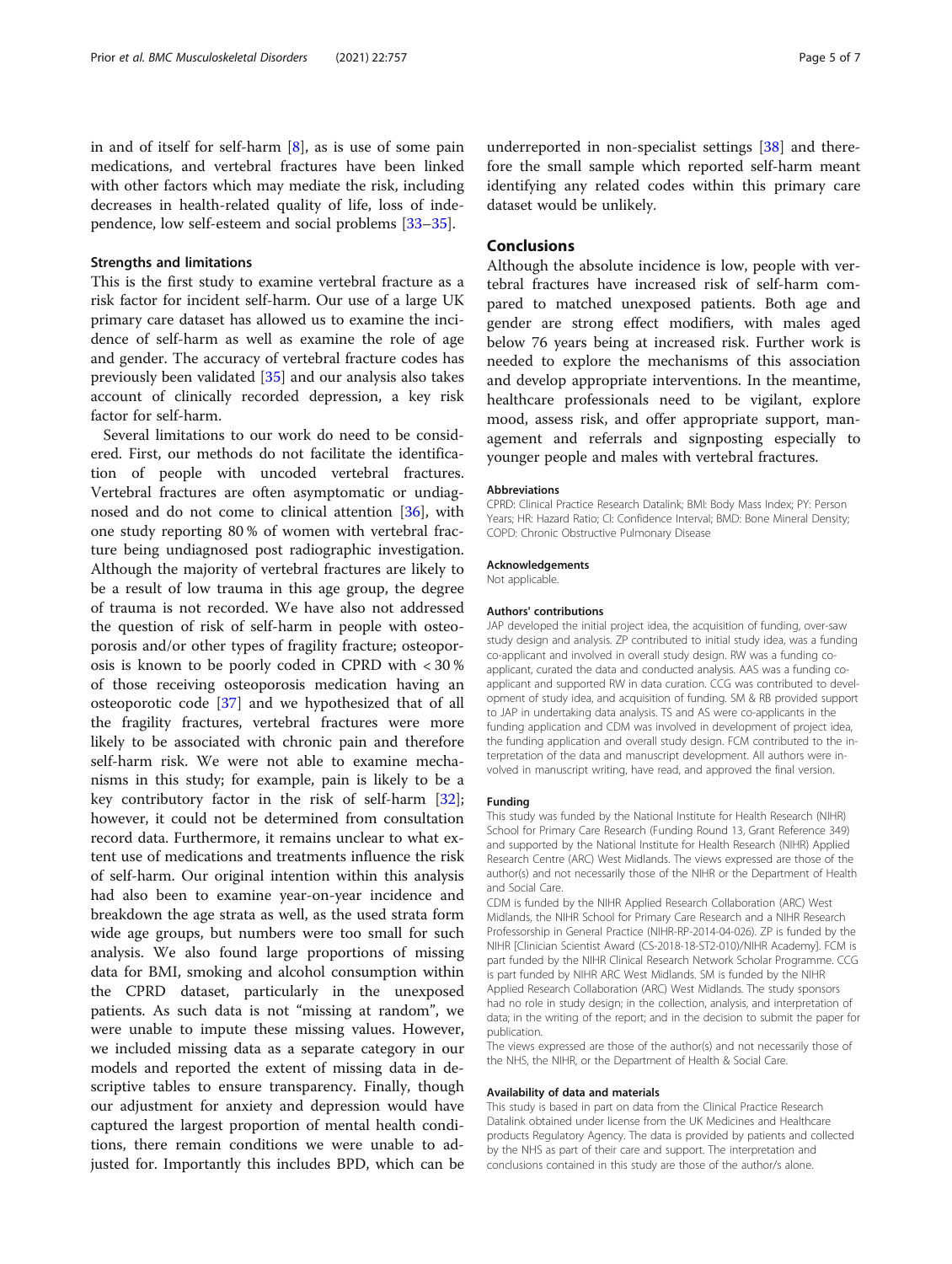<span id="page-5-0"></span>The data that support the findings of this study are available from CPRD, but restrictions apply to the availability of these data, which were used under license for the current study, and so are not publicly available. Data are however available from the authors upon reasonable request and with permission of CPRD.

The copyright of the morbidity definitions lists (©2014) used in this publication is owned by Keele University, the development of which was supported by the Primary Care Research Consortium. The authors would like to acknowledge Keele University's Prognosis and Consultation Epidemiology Research Group who have given us permission to utilise the morbidity definitions (©2014). For access/details relating to the morbidity definitions lists (©2014) please go to [www.keele.ac.uk/mrr.](http://www.keele.ac.uk/mrr)

#### **Declarations**

#### Ethics Approval and consent to participate

This study is based in part on data from the CPRD, obtained under license from the UK Medicines and Healthcare products Regulatory Agency (MHRA). The data is from patients who have provided informed consent and collected by the NHS as part of their care and support. This study was approved by the CPRD Independent Scientific Advisory Committee (reference number 18\_018R3) prior to release of requested data and has adhered to their guidelines.

#### Consent for publication

Not applicable.

#### Competing interests

James A. Prior, Fay Crawford-Manning, Rebecca Whittle, Alyshah Abdul-Sultan, Carolyn A. Chew-Graham, Sara Muller, Tom A. Shepherd, Athula Sumathipala and Zoe Paskins declare that they have no conflict of interest. Christian D. Mallen has supported a BMS funded non-pharmacological atrial fibrillation screening trial.

#### Author details

<sup>1</sup> Primary Care Centre Versus Arthritis, School of Medicine, Keele University, ST5 5BG Staffordshire, UK. <sup>2</sup>Midlands Partnership NHS Foundation Trust, Stafford, UK. <sup>3</sup>Haywood Academic Rheumatology Centre, Midland Partnership NHS Foundation Trust, ST6 7AG Stoke-on-Trent, UK.

#### Received: 8 January 2021 Accepted: 17 August 2021 Published online: 04 September 2021

#### References

- 1. Organization WH. World health statistics 2016 Monitoring health for the SDG's. Sustainable development goals.. In.; 2016.
- Carr MJ, Ashcroft DM, Kontopantelis E, Awenat Y, Cooper J, Chew-Graham C, Kapur N, Webb RT. The epidemiology of self-harm in a UK-wide primary care patient cohort, 2001–2013. BMC Psychiatry. 2016;16:53.
- 3. Runeson B, Haglund A, Lichtenstein P, Tidemalm D. Suicide risk after nonfatal self-harm: a national cohort study, 2000–2008. J Clin Psychiatry. 2016;77(2):240–6.
- 4. Organization WH. Assessment for self harm/suicide in persons with priority mental, neurological and substance use disorders. In.; 2020.
- 5. Fliege H, Lee JR, Grimm A, Klapp BF. Risk factors and correlates of deliberate self-harm behavior: a systematic review. J Psychosom Res. 2009;66(6):477–93.
- 6. Levy KN, Johnson BN: Personality disorders. In J. C. Norcross, G. R. VandenBos, D. K. Freedheim, & N. Pole (Eds.), APA handbooks in psychology®. APA handbook of clinical psychology: Psychopathology and health (p. 173–207). American Psychological Association. In.; 2016.
- Webb RT, Kontopantelis E, Doran T, Qin P, Creed F, Kapur N. Risk of selfharm in physically ill patients in UK primary care. J Psychosom Res. 2012; 73(2):92–7.
- 8. Theodoulou M, Harriss L, Hawton K, Bass C. Pain and deliberate self-harm: an important association. J Psychosom Res. 2005;58(4):317–20.
- Johnson BN, Lumley MA, Cheavens JS, McKernan LC. Exploring the links among borderline personality disorder symptoms, trauma, and pain in patients with chronic pain disorders. J Psychosom Res. 2020;135:110164.
- 10. Society NO. Life with osteoporosis: the untold story. Key findings from research into the realities of life with osteoporosis. In.; 2014.
- 11. Gold DT. The nonskeletal consequences of osteoporotic fractures. Psychologic and social outcomes. Rheum Dis Clin North Am. 2001;27(1): 255–62.
- 12. Cizza G, Primma S, Coyle M, Gourgiotis L, Csako G. Depression and osteoporosis: a research synthesis with meta-analysis. Horm Metab Res. 2010;42(7):467–82.
- 13. Group WHOS. The burden of musculoskeletal conditions at thestart of the new millenium. Institutional Repository for Information Sharing:1-218. In.; 2003.
- 14. Cauley JA, Thompson DE, Ensrud KC, Scott JC, Black D. Risk of mortality following clinical fractures. Osteoporos Int. 2000;11(7):556–61.
- 15. Troya MI, Babatunde O, Polidano K, Bartlam B, McCloskey E, Dikomitis L, Chew-Graham CA. Self-harm in older adults: systematic review. Br J Psychiatry. 2019;214(4):186–200.
- 16. Clarke DM, Currie KC. Depression, anxiety and their relationship with chronic diseases: a review of the epidemiology, risk and treatment evidence. Med J Aust. 2009;190(S7):54–60.
- 17. Chang CF, Lai EC, Yeh MK. Fractures and the increased risk of suicide: a population-based case-control study. Bone Joint J. 2018;100-B(6):780–6.
- 18. Jang SY, Cha Y, Kwak JH, Kim KJ, Kim HY, Choy WS. What Is the Difference in the Risk of Suicide Death Between Spine Fracture in Patients Older Than 65 Years and Matched Controls? A Large-database Study from South Korea. Clin Orthop Relat Res. 2020;478(11):2422–30.
- 19. Prior JA, Paskins Z, Whittle R, Abdul-Sultan A, Chew-Graham CA, Muller S, Bajpai R, Shepherd TA, Sumathipala A, Mallen CD. Rheumatic Conditions as Risk Factors for Self-Harm: A Retrospective Cohort Study. Arthritis Care Res (Hoboken). 2021;73(1):130–7.
- 20. Herrett E, Gallagher AM, Bhaskaran K, Forbes H, Mathur R, van Staa T, Smeeth L. Data Resource Profile: Clinical Practice Research Datalink (CPRD). Int J Epidemiol. 2015;44(3):827–36.
- 21. Sterne JA, White IR, Carlin JB, Spratt M, Royston P, Kenward MG, Wood AM, Carpenter JR. Multiple imputation for missing data in epidemiological and clinical research: potential and pitfalls. BMJ. 2009;338:b2393.
- 22. Briot K, Roux C. Glucocorticoid-induced osteoporosis. RMD Open. 2015;1(1): e000014.
- 23. Golds G, Houdek D, Arnason T. Male Hypogonadism and Osteoporosis: The Effects, Clinical Consequences, and Treatment of Testosterone Deficiency in Bone Health. Int J Endocrinol. 2017;2017:4602129.
- 24. Izumotani K, Hagiwara S, Izumotani T, Miki T, Morii H, Nishizawa Y. Risk factors for osteoporosis in men. J Bone Miner Metab. 2003;21(2):86–90.
- 25. Morgan C, Webb RT, Carr MJ, Kontopantelis E, Chew-Graham CA, Kapur N, Ashcroft DM. Self-harm in a primary care cohort of older people: incidence, clinical management, and risk of suicide and other causes of death. Lancet Psychiatry. 2018;5(11):905–12.
- 26. Toprak S, Cetin I, Guven T, Can G, Demircan C. Self-harm, suicidal ideation and suicide attempts among college students. Psychiatry Res. 2011;187(1–2):140–4.
- 27. Ilias I, Alesci S, Gold PW, Chrousos GP. Depression and osteoporosis in men: association or casual link? Hormones (Athens). 2006;5(1):9–16.
- 28. Minns Lowe CJ, Toye F, Barker KL. Men's experiences of having osteoporosis vertebral fractures: a qualitative study using interpretative phenomenological analyses. Osteoporos Int. 2019;30(7):1403–12.
- 29. Solimeo SL. Living with a `women's disease': risk appraisal and management among men with osteoporosis. J Mens Health. 2011;8(3):185–91.
- 30. Solimeo SL, Weber TJ, Gold DT. Older men's explanatory model for osteoporosis. Gerontologist. 2011;51(4):530–9.
- 31. Taylor B. Exploring the perspectives of men who self-harm. Learning in Health and Social Care 2003:83–91.
- 32. Group NOG. NOGG 2017: clinical guideline for the prevention and treatment of osteoporosis. In.; 2017.
- 33. van Schoor NM, Smit JH, Twisk JW, Lips P. Impact of vertebral deformities, osteoarthritis, and other chronic diseases on quality of life: a populationbased study. Osteoporos Int. 2005;16(7):749–56.
- 34. Alexandru D, So W. Evaluation and management of vertebral compression fractures. Perm J. 2012;16(4):46–51.
- 35. Van Staa TP, Abenhaim L, Cooper C, Zhang B, Leufkens HG. The use of a large pharmacoepidemiological database to study exposure to oral corticosteroids and risk of fractures: validation of study population and results. Pharmacoepidemiol Drug Saf. 2000;9(5):359–66.
- 36. Cooper C, Atkinson EJ, O'Fallon WM, Melton LJ. Incidence of clinically diagnosed vertebral fractures: a population-based study in Rochester, Minnesota, 1985–1989. J Bone Miner Res. 1992;7(2):221–7.